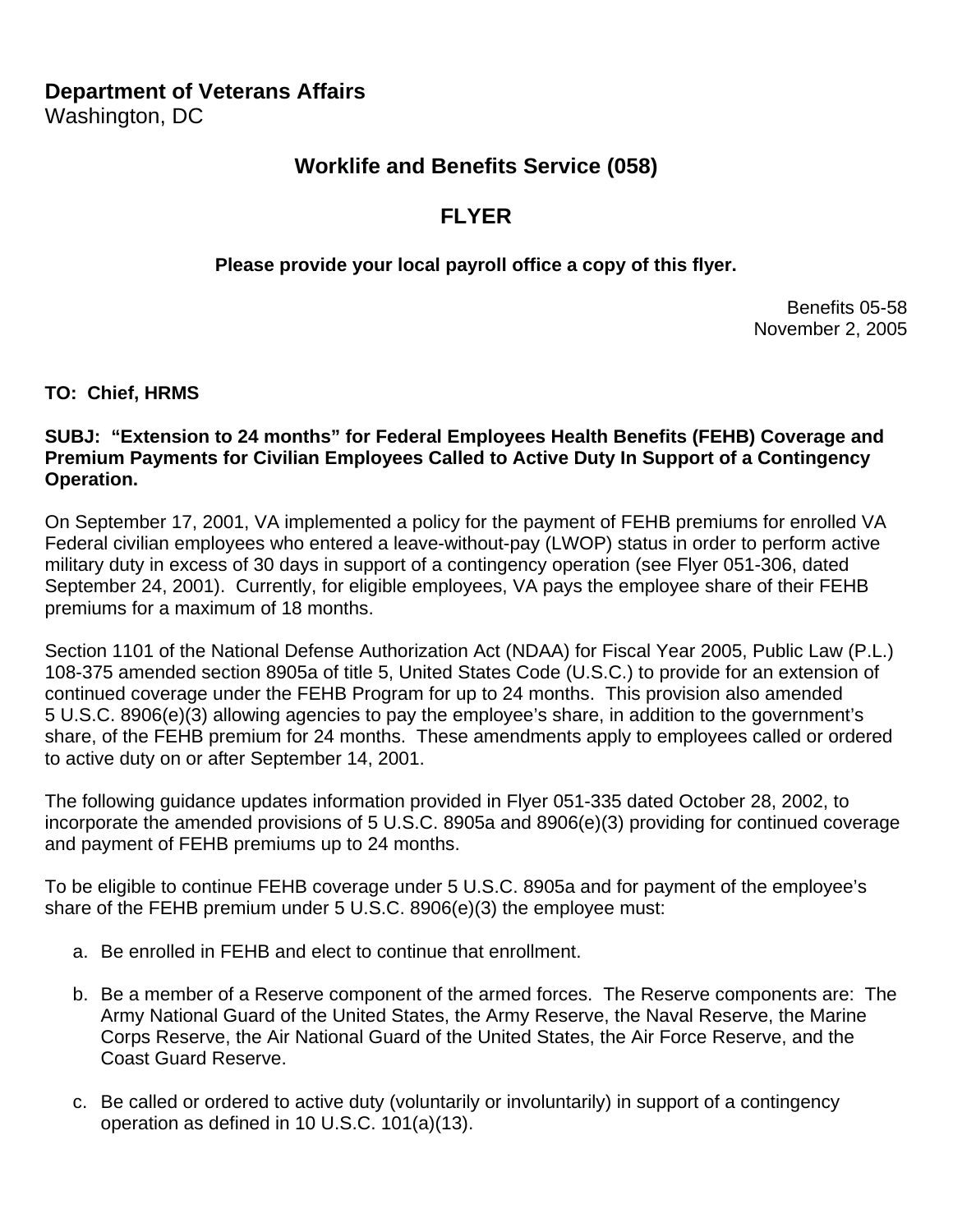- d. Be placed on LWOP or separated from service to perform active duty.
- e. Serve on active duty for a period of more than 30 consecutive days.

The beginning date for continued coverage and agency full premium payments provided by P.L. 108- 375 is the date the employee is no longer serving in his or her civilian position (the first day of absence from the civilian position) due to being called to active duty, which typically is the same as the reporting date on the military orders. The maximum period of eligibility for each period of active duty is 24 months.

The contingencies and operations covered are provided in the following chart. Due to mission changes, this list may not be comprehensive over time.

| <b>Contingency</b>                        | <b>Authority</b> | <b>Effective</b><br><b>Date</b> | <b>Status</b> |
|-------------------------------------------|------------------|---------------------------------|---------------|
| <b>Bosnia</b>                             |                  |                                 |               |
| <b>Operation Joint Endeavor</b>           | Executive        |                                 |               |
| <b>Operation Joint Guard</b>              | Order            | Dec. 8, 1995                    | Ongoing       |
| <b>Operation Joint Forge</b>              | 12982            |                                 |               |
| Iraqi Crisis                              | Executive        |                                 |               |
| <b>Operation Southern Watch</b>           | Order            | Feb. 24, 1998                   | Ongoing       |
| <b>Operation Northern Watch</b>           | 13076            |                                 |               |
| Kosovo                                    | Executive        |                                 |               |
| <b>Operation Allied Force</b>             | Order            | Apr. 27, 1999                   | Ongoing       |
|                                           | 13120            |                                 |               |
| 9/11 Terrorist Attacks                    |                  |                                 |               |
| <b>Operation Enduring Freedom</b>         | Executive        |                                 |               |
| <b>Operation Noble Eagle</b><br>$\bullet$ | Order            | Sept. 14,                       | Ongoing       |
| <b>Operation Iraqi Freedom</b>            | 13223            | 2001                            |               |

Employees who are put in a non-pay status while on military duty **not in support of a contingency operation** can keep their FEHB coverage for up to 24 months. This coverage is covered under title 38 U.S.C. 4317(a)(1)(A), the Uniformed Service Employment and Reemployment Rights Act (USERRA) and provides for continued health coverage for employees called to duty under title 32 or title 10 (whether or not they are called in support of a contingency operation). These are:

- a. Members of the Army National Guard or Air National Guard performing Full-Time National Guard Duty (FTNGD) under title 32, U.S.C., or any provision of state, territorial, or District of Columbia code.
- b. Employees called to active duty under title 10, U.S.C., but not in support of a contingency operation.

During the first 365 days, the employee is responsible for paying the "regular" employee amount of the premium; they can either pay the premiums on a current basis, or they can incur a debt to the Government and repay it when they return to active Federal service. During the remainder of the 24 months, employees are responsible for the full premium (employee share, plus the Government share),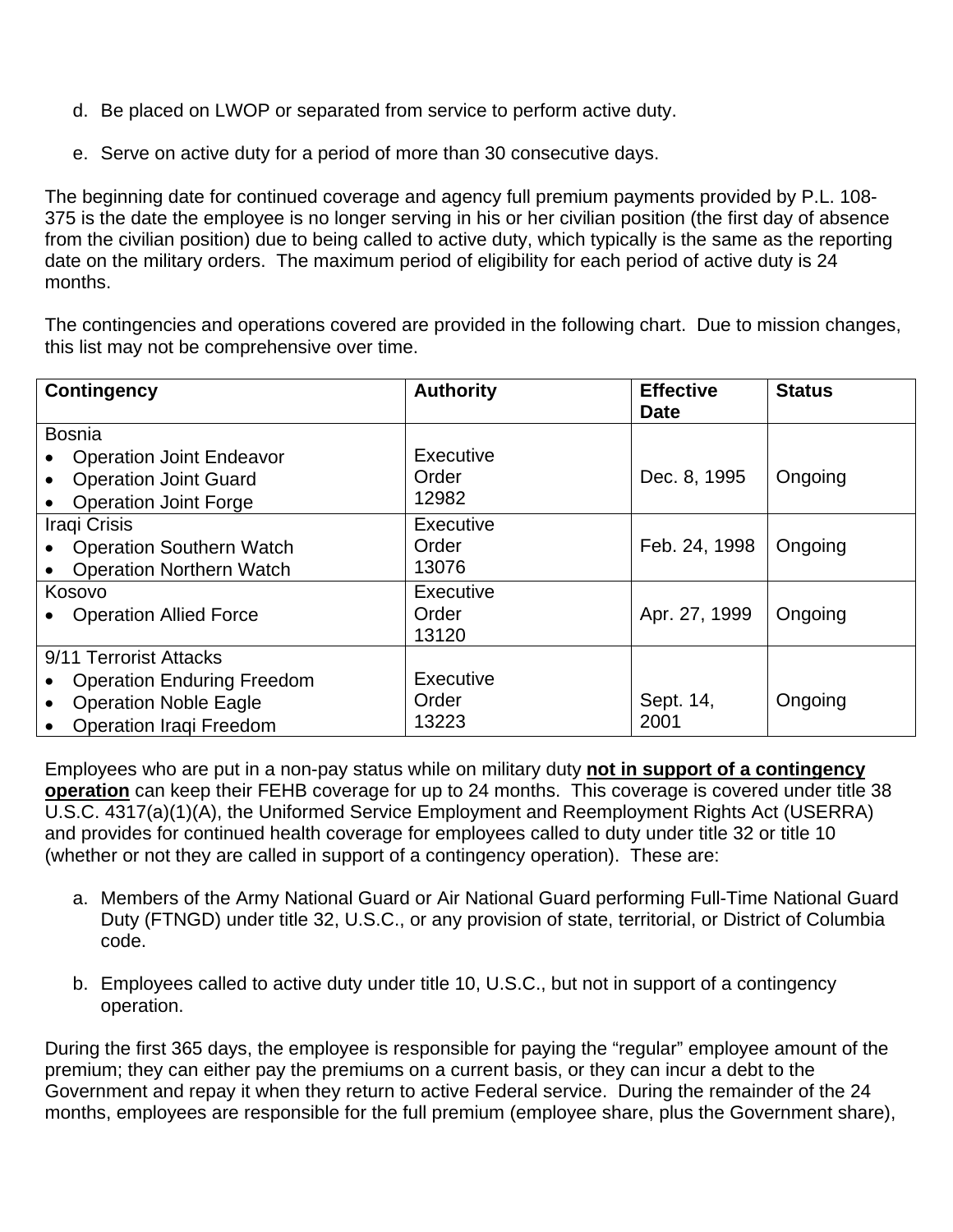plus a 2 percent administrative fee; these premiums must be paid on a current basis. At the end of the 24 months, FEHB coverage terminates. Employees get a free 31-day extension of coverage during which they can convert to a non-group policy.

## **Approval Procedures**

Employees must provide written notification to the supporting Human Resources (HR) office of their election to retain FEHB coverage during the period of LWOP or separation to perform active duty. The employee must submit proof of qualifying service by providing a copy of written orders to the supporting HR office that specify he or she has been called to active duty in support of a contingency operation. Examples of acceptable written orders include:

- a. If the statutory authority listed on the orders is 10 U.S.C. 12301(a), 12303, or 12304, the employee has provided proof of qualifying service. It is not necessary for the orders to specifically state the words "contingency operation" when any of these statutory authorities are shown; or
- b. If the orders do not specifically provide one of the three statutory authorities shown above, the orders must state that the duty is in support of one of the named contingencies/operations and the statutory authority is a provision of 10, U.S.C. for proof of qualifying service.

### **Human Resources office will:**

- a. Notify employees concerning the benefit and the eligibility requirements.
- b. Give eligible employees the opportunity to elect to continue FEHB coverage and submit the required documents. We recommend that employees be encouraged to keep their FEHB coverage, especially if the VA will be paying the employee's share of the premium for up to 24 months.
- c. Review military orders provided and employee records to determine eligibility.
- d. Follow documentation procedures stated in Workforce Information Systems Team (WIST) Bulletin 04-14 for approved requests.
- e. Employees who have requested full FEHB premium payment, but are determined by the supporting HR office to be ineligible, should be notified and provided counseling regarding their FEHB options.
- f. HR offices will need to track the 24 months of LWOP for these employees. WIST will provide additional instructions regarding the use of follow-up codes for tracking purposes.
- g. For employees whose coverage terminated at the end of 18 months, HR offices must counsel these returning employees of the option to have their FEHB coverage reinstated and terminated at the end of their eligibility period, not to exceed 24 months. HR offices must stress that the retroactive reinstatement could have a detrimental affect on the employee, since FEHB will become the primary provider, thus allowing TRICARE providers to seek reimbursement from the employee for claims previously paid. The employee must also understand that they would then be responsible for filing a claim with their FEHB provider for this reinstated period of coverage.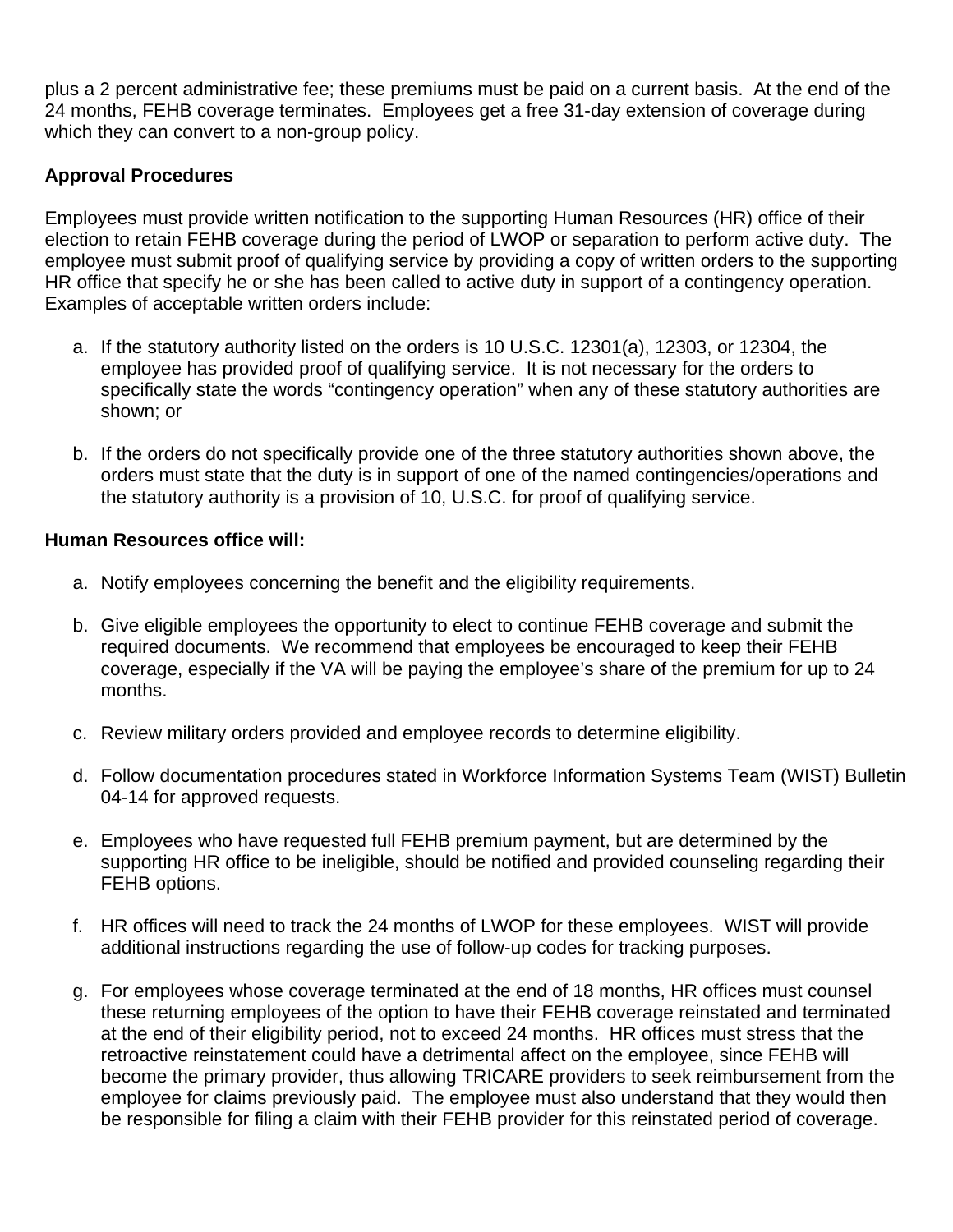The FEHB provider could feasibly pay a lower amount than the TRICARE provider for the same claim. Employees who have already returned from active duty should also be given the option to retroactively reinstate their FEHB coverage up to the 24 months while deployed.

The only time eligible employees will be responsible for their share of the FEHB premium is when they receive a full bi-weekly paycheck during this period. Employees who reach 24 months in a LWOP status will have a free 31-day extension of coverage and the right to convert to an individual policy. These employees are not eligible for temporary continuation of coverage (TCC).

This policy is in keeping with the VA standard to set the example as a model employer in support of Federal employees called or ordered to active duty. These actions exemplify our continuing commitment to provide the greatest possible assistance to these deserving individuals and their families.

The following pages contain some questions and answers that further address this policy and can be used as an employee handout for employees who leave employment to undertake military service and it may also be posted in a prominent place at your facility.

Questions regarding this notice may be directed to Therese Kilgore at (202) 273-8258, Elizabeth White at (202) 273-9801, Christopher Morris at (202) 273-9886, Donna Taylor at (202) 273-7668 or Deborah K. Brodbeck via Outlook.

#### **Office of Human Resources and Administration Office of Human Resources Management and Labor Relations**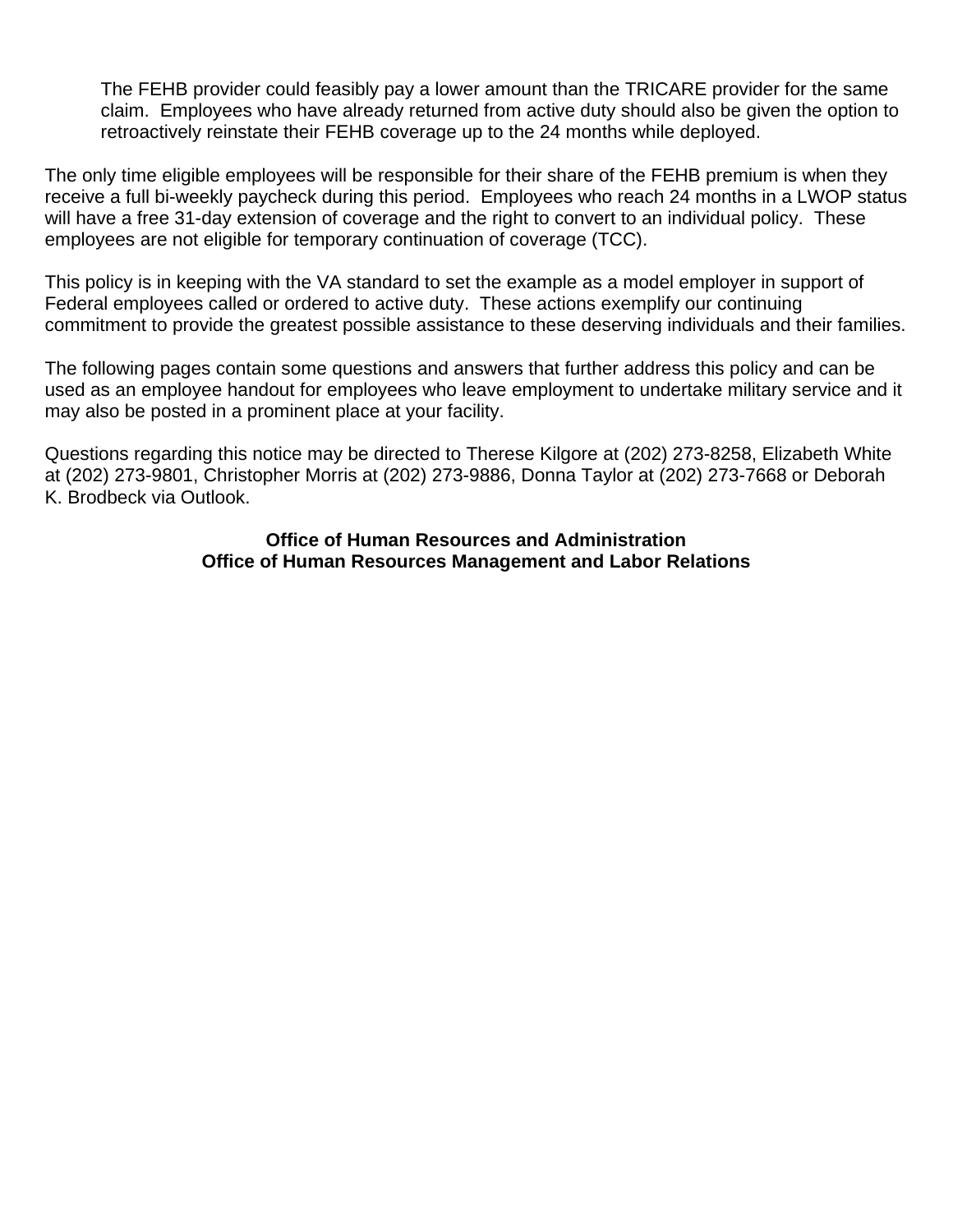#### **Federal Employees Health Benefits (FEHB) Coverage and Premium Payments for Civilian Employees Called to Active Duty in support of Contingency Operations Questions and Answers November 2005**

**Q1.** When does the 24-month period of eligibility begin if an employee uses paid leave before being placed on leave without pay (LWOP)?

**A1.** The 24-month period begins the date the employee is no longer serving in his or her civilian position (the first day of absence from the civilian position) due to being called to active duty, which typically is the same as the reporting date on the military orders. For example, an employee is called to active duty on December 1<sup>st</sup> and uses a combination of paid military and annual leave for 30 days. The LWOP action is prepared with an effective date of January 1<sup>st</sup>, however, the period of eligibility begins December 1<sup>st</sup> and continues for no more than 24 months.

\_\_\_\_\_\_\_\_\_\_\_\_\_\_\_\_\_\_\_\_

**Q2.** When does the VA pay the employee's share of the FEHB premiums?

**A2.** VA pays the employee share of the FEHB premium whenever the employee does not receive a "full" biweekly pay check (some of the pay period is in a LWOP status). For example, the employee could be in a pay status for 79 ½ hours during the pay period and still be eligible for VA to pay the employee share of the FEHB premiums.

**Q3.** Does the use of paid leave intermittently following the date of the LWOP or separation date extend the 24-month period of eligibility?

\_\_\_\_\_\_\_\_\_\_\_\_\_\_\_\_\_\_\_

**A3.** No. The maximum period of eligibility ends 24 months from the date the employee is no longer serving in his or her civilian position (the first day of absence from the civilian position) due to being called to active duty, which typically is the same as the reporting date on the military orders. Use of intermittent paid leave during a period of military service does not extend the 24-month period.

\_\_\_\_\_\_\_\_\_\_\_\_\_\_\_\_\_\_\_\_

\_\_\_\_\_\_\_\_\_\_\_\_\_\_\_\_\_\_\_\_

**Q4.** Are there any restrictions on the 24-month period for continuing FEHB enrollment when an employee is called to active military service? For example, could an employee serve on active duty for 14 months, exercise restoration rights under part 353 of title 5 of the Code of Federal Regulations, return as a civilian for 2 weeks, and then return to active military service and be entitled to continue FEHB for up to 24 additional months coverage and premium payment? (The 4-month rule requires that the employee have at least 4 consecutive months in a pay status to begin a new 24-month period).

**A4.** No. There are no restrictions and the 4-month rule does not apply. Therefore, in the example given above, the employee would be eligible to begin a new period of continued FEHB coverage and agency payment of the full premium for up to 24 months. The submission of new or amended orders will begin a new 24-month period of eligibility.